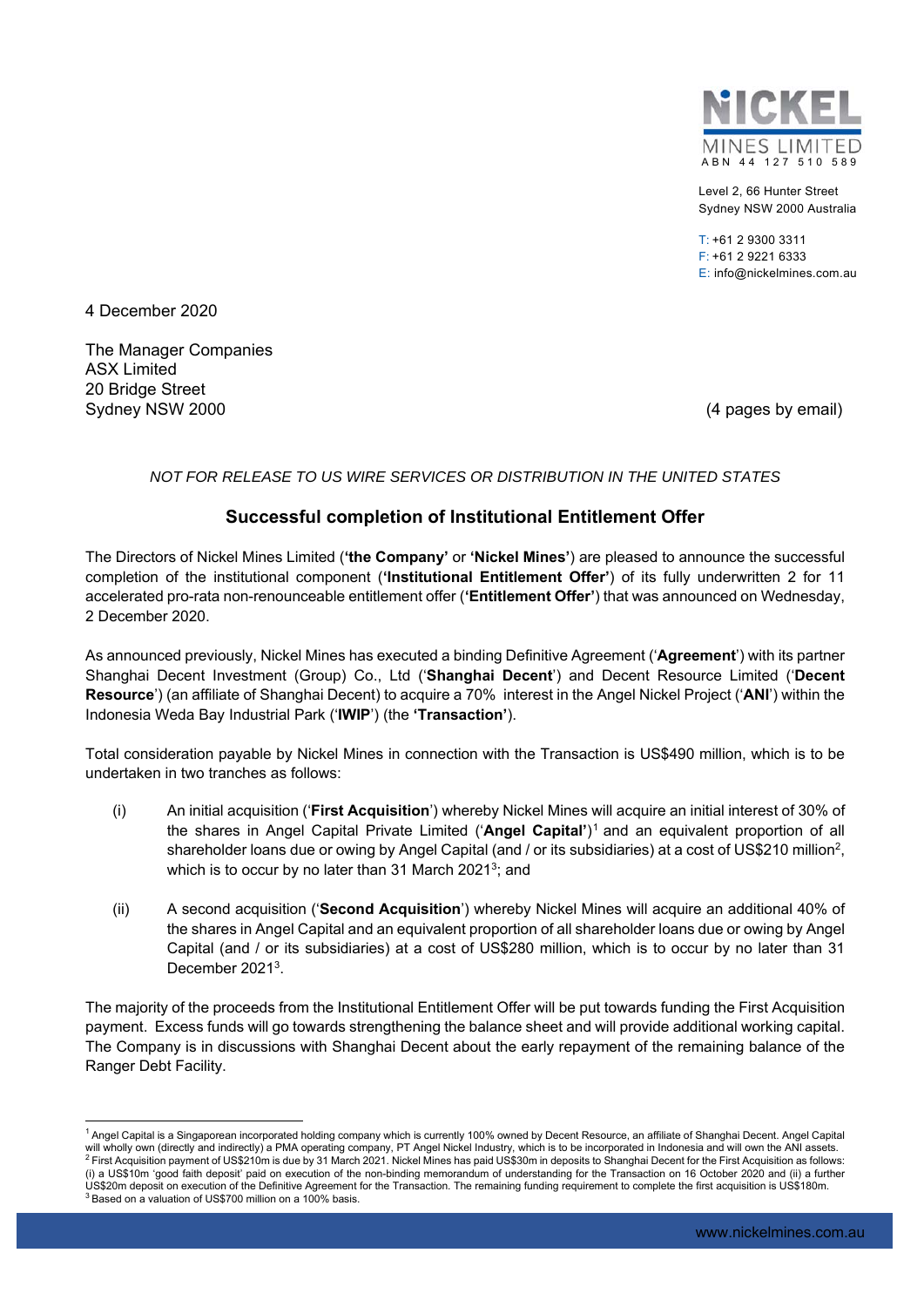The Institutional Entitlement Offer raised approximately A\$275 million at A\$0.94 per New Share ('**Offer Price**'). It was well supported by institutional shareholders with take-up of approximately 73%. There was also strong demand from both existing Nickel Mines' shareholders and new institutional investors for the balance of the institutional component, comprising renounced entitlements and entitlements attributable to ineligible shareholders.

Nickel Mines' Managing Director, Justin Werner said:

*"We are delighted with the success of the offer which is a clear endorsement of the Company's achievements to date and the Agreement to acquire a 70% interest in the Angel Nickel Project. This Transaction is transformative*  for the Company and is expected to approximately double the Company's nickel production capacity. It will provide *us with operational footprints within what are estimated to become the world's two largest nickel production centres and further cements and extends our excellent relationship with Shanghai Decent".* 

New shares issued under the Institutional Entitlement Offer will rank equally with existing shares. The new shares issued under the Institutional Entitlement Offer are expected to be allotted on Tuesday, 15 December 2020. Trading will commence on a normal settlement basis on the Australian Securities Exchange (ASX) on the same day.

## **Retail Entitlement Offer**

The retail component of the Entitlement Offer, which is fully underwritten, will further raise approximately \$89 million ('**Retail Entitlement Offer**'). The Retail Entitlement Offer will open on Wednesday, 9 December 2020 and close at 5.00pm (Sydney time) on Friday, 18 December 2020.

Eligible retail shareholders with a registered address in Australia or New Zealand on the Record Date of 7.00pm (Sydney time), Friday, 4 December 2020, have the opportunity to invest in New Shares at the Offer Price, on the terms and conditions outlined in the Retail Offer Booklet to be sent to eligible retail shareholders on or around 9 December 2020.

Please note that shareholders with a registered address outside Australia or New Zealand on the Record Date are ineligible to participate in the Retail Entitlement Offer. Further details as to eligibility will be set out in the Retail Offer Booklet.

Under the Retail Entitlement Offer, eligible retail shareholders that take up their full entitlement may also apply for additional New Shares in excess of their Entitlement up to a maximum of 50% of their Entitlement. Any additional New Shares will be limited to the extent that there are sufficient New Shares from eligible retail shareholders who do not take up their full entitlements. The allocation of any additional New Shares under the Retail Entitlement Offer will be subject to the terms set out in the Retail Offer Booklet.

## **Sub-underwriting commitment**

The Company's partner and largest shareholder, Shanghai Decent, has provided a sub-underwriting commitment as part of the Retail Entitlement Offer. The size of the commitment is such that their ownership in the Company will not exceed 19.9% at the completion of Offer.

The sub-underwriting commitment has been made on the same terms as other sub-underwriters and will not have a material consequence on the control of Nickel Mines. The Underwriters have notified the Company that the obligations of each of the sub-underwriters, including Shanghai Decent, under the sub-underwriting agreements will terminate if the Underwriters' obligations under the underwriting cease or are terminated pursuant to any express termination rights. No sub-underwriting fee will be payable to Shanghai Decent by the Underwriters.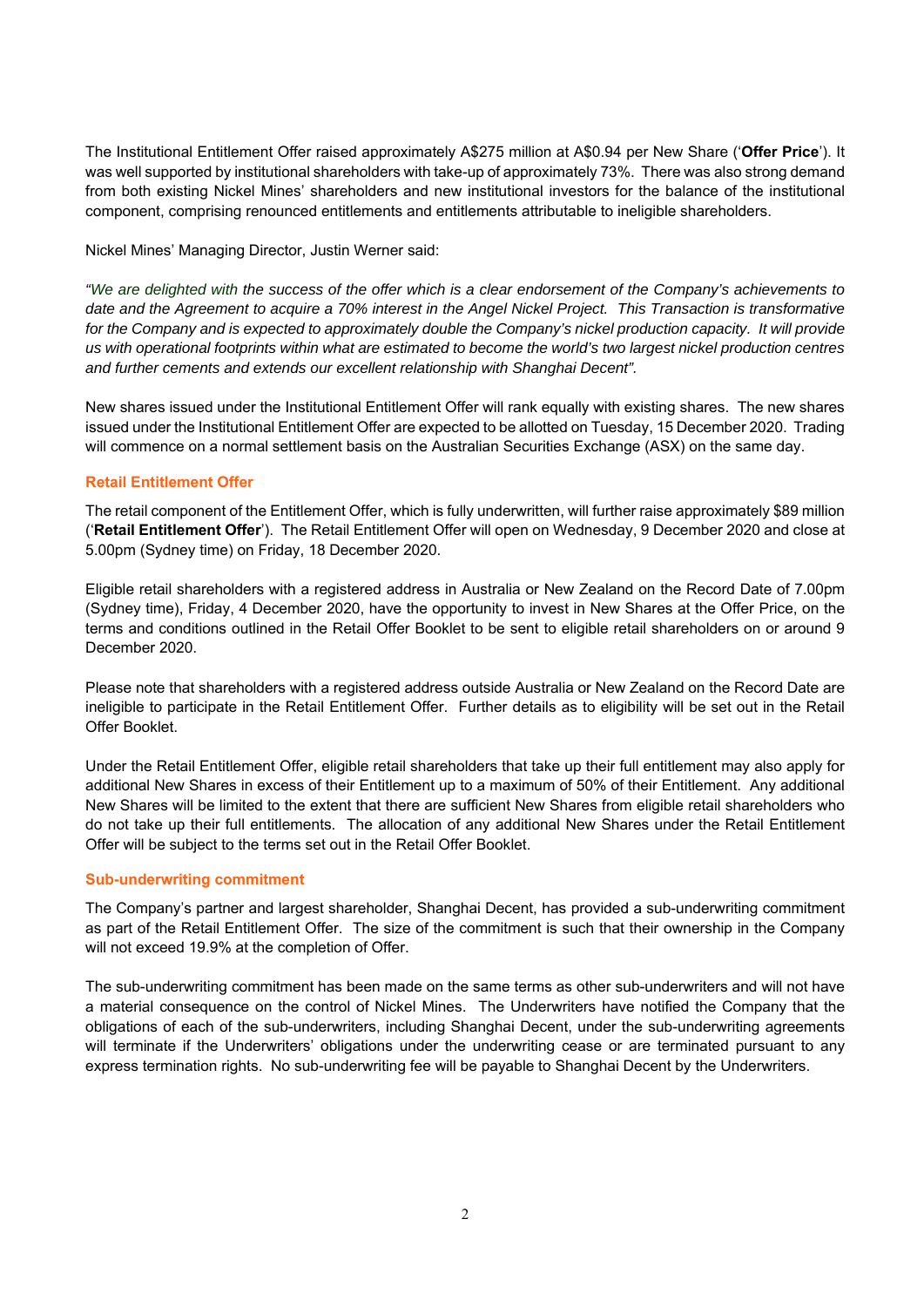#### **Offer timetable**

The timetable below is indicative only and subject to change. Nickel Mines reserves the right to alter the dates at its full discretion and without prior notice, subject to the ASX listing rules and the Corporations Act 2001 (Cth).

The quotation of New Shares is subject to confirmation from the ASX.

All times below are based on Sydney, Australia time.

| <b>Event</b>                                                                                                                                | <b>Date</b>                      |
|---------------------------------------------------------------------------------------------------------------------------------------------|----------------------------------|
| Trading halt and announcement of Entitlement Offer                                                                                          | Wednesday, 2 December 2020       |
| Institutional Entitlement Offer opens                                                                                                       | Wednesday, 2 December 2020       |
| Institutional Entitlement Offer closes                                                                                                      | Thursday, 3 December 2020        |
| Trading halt lifted and Shares recommence trading                                                                                           | Friday, 4 December 2020          |
| Record Date under Entitlement Offer                                                                                                         | 7:00pm, Friday, 4 December 2020  |
| Retail Entitlement Offer opens and Retail Offer Booklet and Application<br>and Entitlement Forms dispatched to eligible retail shareholders | Wednesday, 9 December 2020       |
| Settlement of New Shares issued under Institutional Entitlement Offer                                                                       | Monday, 14 December 2020         |
| Issue and commencement of trading of New Shares<br>under Institutional Entitlement Offer                                                    | Tuesday, 15 December 2020        |
| <b>Retail Entitlement Offer closes</b>                                                                                                      | 5:00pm, Friday, 18 December 2020 |
| Settlement of New Shares issued under Retail Entitlement Offer                                                                              | Thursday, 24 December 2020       |
| Issue of New Shares under Retail Entitlement Offer                                                                                          | Tuesday, 29 December 2020        |
| Commencement of trading of New Shares issued<br>under Retail Entitlement Offer                                                              | Wednesday, 30 December 2020      |
| Holding statements sent to retail shareholders                                                                                              | Thursday, 31 December 2020       |

**For further information please contact**  Justin Werner Managing Director jwerner@nickelmines.com.au Phone: +62 813 8191 2391

Cameron Peacock Investor Relations and Business Development cpeacock@nickelmines.com.au Phone: +61 439 908 732